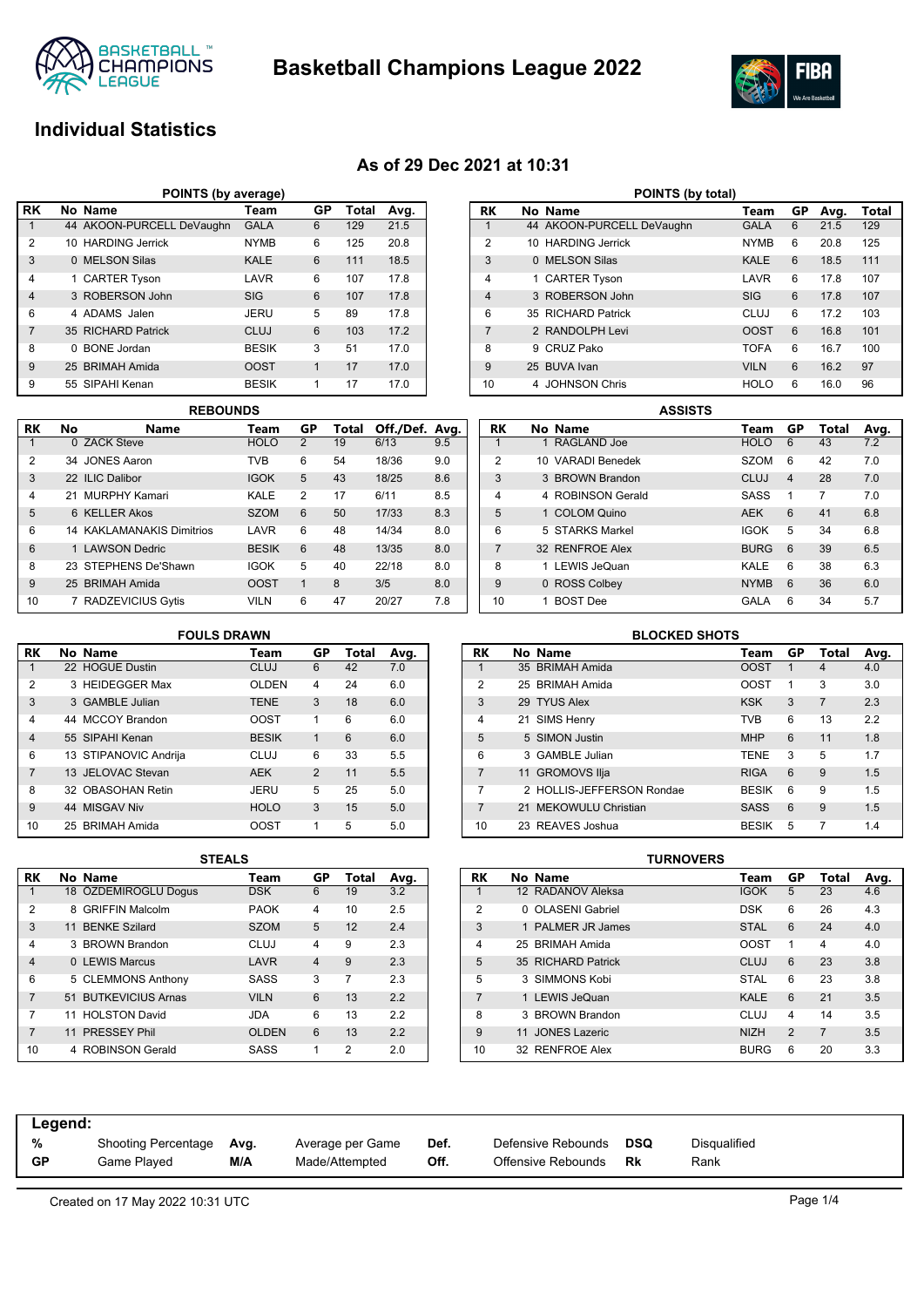



# **Individual Statistics**

|                | TOTAL FIELD GOALS % (8 attempts/game minimum) |                           |              |    |       |      |  |  |  |  |  |
|----------------|-----------------------------------------------|---------------------------|--------------|----|-------|------|--|--|--|--|--|
| RK             |                                               | No Name                   | Team         | GP | M/A   | %    |  |  |  |  |  |
| 1              |                                               | 25 BRIMAH Amida           | <b>OOST</b>  |    | 7/8   | 87.5 |  |  |  |  |  |
| $\overline{2}$ |                                               | 21 ODIASE Tai             | <b>OLDEN</b> | 6  | 38/53 | 71.7 |  |  |  |  |  |
| 3              |                                               | 13 STIPANOVIC Andrija     | CLUJ         | 6  | 39/55 | 70.9 |  |  |  |  |  |
| 4              |                                               | 19 SHERMADINI Giorgi      | <b>TENE</b>  | 3  | 17/24 | 70.8 |  |  |  |  |  |
| 5              |                                               | 20 WARE Gavin             | <b>JDA</b>   | 6  | 33/51 | 64.7 |  |  |  |  |  |
| 6              |                                               | 45 GAMBLE Julian          | <b>BURG</b>  | 3  | 15/24 | 62.5 |  |  |  |  |  |
| 7              |                                               | 0 OLASENI Gabriel         | <b>DSK</b>   | 6  | 33/54 | 61.1 |  |  |  |  |  |
| 8              |                                               | 1 CARTER Tyson            | LAVR         | 6  | 40/66 | 60.6 |  |  |  |  |  |
| 9              |                                               | 4 JOHNSON Chris           | <b>HOLO</b>  | 6  | 35/59 | 59.3 |  |  |  |  |  |
| 10             |                                               | 44 AKOON-PURCELL DeVaughn | <b>GALA</b>  | 6  | 44/75 | 58.7 |  |  |  |  |  |

|                | 2 POINT FIELD GOALS % (6 attempts/game minimum) |              |    | <b>2 POINT FIELD GOALS MADE</b> |      |                |                       |             |
|----------------|-------------------------------------------------|--------------|----|---------------------------------|------|----------------|-----------------------|-------------|
| RK             | No Name                                         | Team         | GP | M/A                             | %    | <b>RK</b>      | No Name               | Team        |
|                | 25 BRIMAH Amida                                 | <b>OOST</b>  |    | 7/8                             | 87.5 |                | 25 BRIMAH Amida       | <b>OOST</b> |
| 2              | 11 SIMMONS Jeremy                               | <b>TOFA</b>  | 5  | 24/30                           | 80.0 | $\overline{2}$ | 13 STIPANOVIC Andrija | <b>CLUJ</b> |
| 3              | 50 ERIC Micheal                                 | <b>UNIC</b>  | 6  | 29/38                           | 76.3 | 3              | 21 ODIASE Tai         | <b>OLDE</b> |
| 4              | 13 STIPANOVIC Andrija                           | <b>CLUJ</b>  | 6  | 39/54                           | 72.2 | 4              | 8 GRIFFIN Malcolm     | <b>PAOK</b> |
| 5              | 21 ODIASE Tai                                   | <b>OLDEN</b> | 6  | 38/53                           | 71.7 | 5              | 33 PERKINS Nick       | <b>BRIN</b> |
| 6              | 19 SHERMADINI Giorgi                            | <b>TENE</b>  | 3  | 17/24                           | 70.8 | 6              | 10 HARDING Jerrick    | <b>NYMB</b> |
| $\overline{7}$ | 44 AKOON-PURCELL DeVaughn                       | <b>GALA</b>  | 6  | 28/40                           | 70.0 |                | 19 SHERMADINI Giorgi  | <b>TENE</b> |
| 8              | 1 CARTER Tyson                                  | LAVR         | 6  | 28/41                           | 68.3 | 8              | 34 HUMMER lan         | <b>AEK</b>  |
| 9              | 24 M'BAYE Amath                                 | <b>KSK</b>   | 6  | 24/37                           | 64.9 | 9              | 5 SIMON Justin        | <b>MHP</b>  |
| 10             | 20 WARE Gavin                                   | <b>JDA</b>   | 6  | 33/51                           | 64.7 | 9              | 20 WARE Gavin         | <b>JDA</b>  |

|                | 3 POINT FIELD GOALS % (2 attempts/game minimum) |                      |             |                |       |       |  |  |  |  |  |
|----------------|-------------------------------------------------|----------------------|-------------|----------------|-------|-------|--|--|--|--|--|
| RK             |                                                 | No Name              | Team        | GP             | M/A   | ℅     |  |  |  |  |  |
| 1              |                                                 | 3 KULLAMAE Kristian  | <b>BURG</b> |                | 4/4   | 100.0 |  |  |  |  |  |
| $\overline{2}$ |                                                 | 3 PINEIRO Isaiah     | <b>DSK</b>  | 6              | 8/12  | 66.7  |  |  |  |  |  |
| 3              |                                                 | 8 BORTOLANI Giordano | <b>TVB</b>  | 6              | 14/22 | 63.6  |  |  |  |  |  |
| 4              |                                                 | 5 GERSHON Amit       | JERU        | 4              | 5/8   | 62.5  |  |  |  |  |  |
| 5              |                                                 | 12 RADEBAUGH Jonah   | <b>MHP</b>  | 6              | 11/18 | 61.1  |  |  |  |  |  |
| 6              |                                                 | 12 WILLIAMS Matt     | LAVR        | 2              | 3/5   | 60.0  |  |  |  |  |  |
| 7              |                                                 | 19 STREBKOV Ivan     | <b>NIZH</b> | 6              | 14/24 | 58.3  |  |  |  |  |  |
| 8              |                                                 | 22 PETROV Viacheslav | <b>PROM</b> | 6              | 10/18 | 55.6  |  |  |  |  |  |
| 9              |                                                 | 20 DALTON Hayden     | <b>BURG</b> | $\overline{2}$ | 5/9   | 55.6  |  |  |  |  |  |
| 10             |                                                 | 8 BRIZUELA Dario     | <b>UNIC</b> | 6              | 12/22 | 54.5  |  |  |  |  |  |

|                | FREE THROWS % (3 attempts/game minimum) |             |                | <b>FREE THROWS MADE</b> |       |                |  |                           |                |
|----------------|-----------------------------------------|-------------|----------------|-------------------------|-------|----------------|--|---------------------------|----------------|
| RK             | No Name                                 | Team        | GP             | M/A                     | %     | <b>RK</b>      |  | No Name                   | Т٥             |
|                | 1 PALMER JR James                       | <b>STAL</b> | 6              | 24/24                   | 100.0 |                |  | 3 ROBERSON John           | SI             |
| 2              | 23 KULAGIN Mikhail                      | <b>NIZH</b> | 5              | 21/22                   | 95.5  | $\overline{2}$ |  | 3 HEIDEGGER Max           | O              |
| 3              | 1 HARRISON D'Angelo                     | <b>PROM</b> | 6              | 18/19                   | 94.7  | 3              |  | 25 BUVA Ivan              | V <sub>l</sub> |
| 4              | 6 FITIPALDO Bruno                       | <b>TENE</b> | 6              | 17/18                   | 94.4  | 4              |  | 9 PERL Zoltan             | S.             |
| 5              | 8 ASTAPKOVICH Anton                     | <b>NIZH</b> | $\overline{4}$ | 16/17                   | 94.1  | 4              |  | 3 SIMMONS Kobi            | S <sup>-</sup> |
| 5              | 3 BROWN Brandon                         | CLUJ        | 4              | 16/17                   | 94.1  | 6              |  | 44 MISGAV Niv             | H١             |
| $\overline{7}$ | 3 ROBERSON John                         | <b>SIG</b>  | 6              | 31/33                   | 93.9  | 6              |  | 19 SHERMADINI Giorgi      | ΤI             |
| 8              | 44 MISGAV Niv                           | <b>HOLO</b> | 3              | 13/14                   | 92.9  | 8              |  | 44 AKOON-PURCELL DeVaughn | G.             |
| 9              | 24 M'BAYE Amath                         | <b>KSK</b>  | 6              | 22/24                   | 91.7  | 9              |  | 23 KULAGIN Mikhail        | N              |
| 10             | 23 COOK Elgin                           | <b>TOFA</b> | 6              | 20/22                   | 90.9  | 9              |  | 15 PAPPAS Nikos           | Al             |

| <b>RK</b>      | No Name                   | Team        | GP             | Total | Avg. |
|----------------|---------------------------|-------------|----------------|-------|------|
| 1              | 10 HARDING Jerrick        | <b>NYMB</b> | 6              | 46    | 7.7  |
| 2              | 44 AKOON-PURCELL DeVaughn | GALA        | 6              | 44    | 7.3  |
| 3              | 8 GRIFFIN Malcolm         | <b>PAOK</b> | $\overline{4}$ | 29    | 7.3  |
| $\overline{4}$ | 25 BRIMAH Amida           | <b>OOST</b> | 1              | 7     | 7.0  |
| 5              | 1 CARTER Tyson            | LAVR        | 6              | 40    | 6.7  |
| 5              | 0 MELSON Silas            | KALE        | 6              | 40    | 6.7  |
| 5              | 33 PERKINS Nick           | <b>BRIN</b> | 6              | 40    | 6.7  |
| 8              | 34 HUMMER lan             | <b>AEK</b>  | 5              | 33    | 6.6  |
| 9              | 13 STIPANOVIC Andrija     | CLUJ        | 6              | 39    | 6.5  |
| 10             | 21 ODIASE Tai             | OI DEN      | 6              | 38    | 6.3  |

**TOTAL FIELD GOALS MADE** 

|                | <b>2 POINT FIELD GOALS MADE</b> |                        |              |    |       |      |  |  |  |  |
|----------------|---------------------------------|------------------------|--------------|----|-------|------|--|--|--|--|
| RK             |                                 | No Name                | Team         | GP | Total | Avg. |  |  |  |  |
| 1              |                                 | 25 BRIMAH Amida        | <b>OOST</b>  | 1  |       | 7.0  |  |  |  |  |
| $\overline{2}$ |                                 | 13 STIPANOVIC Andrija  | CLUJ         | 6  | 39    | 6.5  |  |  |  |  |
| 3              |                                 | 21 ODIASE Tai          | <b>OLDEN</b> | 6  | 38    | 6.3  |  |  |  |  |
| $\overline{4}$ | 8                               | <b>GRIFFIN Malcolm</b> | <b>PAOK</b>  | 4  | 25    | 6.3  |  |  |  |  |
| 5              |                                 | 33 PERKINS Nick        | <b>BRIN</b>  | 6  | 36    | 6.0  |  |  |  |  |
| 6              |                                 | 10 HARDING Jerrick     | <b>NYMB</b>  | 6  | 35    | 5.8  |  |  |  |  |
| $\overline{7}$ |                                 | 19 SHERMADINI Giorgi   | <b>TENE</b>  | 3  | 17    | 5.7  |  |  |  |  |
| 8              |                                 | 34 HUMMER lan          | <b>AEK</b>   | 5  | 28    | 5.6  |  |  |  |  |
| 9              |                                 | 5 SIMON Justin         | <b>MHP</b>   | 6  | 33    | 5.5  |  |  |  |  |
| 9              |                                 | 20 WARF Gavin          | <b>JDA</b>   | 6  | 33    | 5.5  |  |  |  |  |

#### **3 POINT FIELD GOALS % (2 attempts/game minimum) 3 POINT FIELD GOALS MADE**

| RK             |   | No Name                | Team        | GР                      | Total | Avg. |
|----------------|---|------------------------|-------------|-------------------------|-------|------|
|                |   | 3 KULLAMAE Kristian    | <b>BURG</b> | 1                       | 4     | 4.0  |
| $\overline{2}$ |   | <b>BOST Dee</b>        | GALA        | 6                       | 22    | 3.7  |
| 3              |   | 1 HULLS Jordan         | <b>MHP</b>  | 5                       | 17    | 3.4  |
| $\overline{4}$ |   | 3 ROBERSON John        | SIG         | 6                       | 20    | 3.3  |
| 5              |   | 3 BROWN Brandon        | CLUJ        | $\overline{\mathbf{4}}$ | 13    | 3.3  |
| 6              |   | 23 PAI YZA Lukas       | <b>NYMB</b> | 6                       | 18    | 3.0  |
| 6              |   | 3 TRIMBLE Melo         | <b>GALA</b> | 6                       | 18    | 3.0  |
| 8              |   | 5 RILEY Jalen          | <b>RIGA</b> | 5                       | 15    | 3.0  |
| 9              |   | 35 RICHARD Patrick     | CLUJ        | 6                       | 17    | 2.8  |
| 9              | 4 | <b>70RIKS Kristers</b> | <b>RIGA</b> | 6                       | 17    | 2.8  |

|                | <b>FREE THROWS MADE</b> |                           |              |    |       |      |  |  |  |  |
|----------------|-------------------------|---------------------------|--------------|----|-------|------|--|--|--|--|
| RK             |                         | No Name                   | Team         | GP | Total | Avg. |  |  |  |  |
| 1              |                         | 3 ROBERSON John           | <b>SIG</b>   | 6  | 31    | 5.2  |  |  |  |  |
| $\overline{2}$ |                         | 3 HEIDEGGER Max           | <b>OLDEN</b> | 4  | 20    | 5.0  |  |  |  |  |
| 3              |                         | 25 BUVA Ivan              | <b>VILN</b>  | 6  | 29    | 4.8  |  |  |  |  |
| $\overline{4}$ |                         | 9 PERL Zoltan             | <b>SZOM</b>  | 6  | 26    | 4.3  |  |  |  |  |
| $\overline{4}$ |                         | 3 SIMMONS Kobi            | <b>STAL</b>  | 6  | 26    | 4.3  |  |  |  |  |
| 6              |                         | 44 MISGAV Niv             | <b>HOLO</b>  | 3  | 13    | 4.3  |  |  |  |  |
| 6              |                         | 19 SHERMADINI Giorgi      | <b>TENE</b>  | 3  | 13    | 4.3  |  |  |  |  |
| 8              |                         | 44 AKOON-PURCELL DeVaughn | GALA         | 6  | 25    | 4.2  |  |  |  |  |
| 9              |                         | 23 KULAGIN Mikhail        | <b>NIZH</b>  | 5  | 21    | 4.2  |  |  |  |  |
| 9              |                         | 15 PAPPAS Nikos           | <b>AEK</b>   | 5  | 21    | 4.2  |  |  |  |  |
|                |                         |                           |              |    |       |      |  |  |  |  |

| Legend:   |                     |      |                  |      |                    |     |                     |
|-----------|---------------------|------|------------------|------|--------------------|-----|---------------------|
| %         | Shooting Percentage | Avg. | Average per Game | Def. | Defensive Rebounds | DSQ | <b>Disqualified</b> |
| <b>GP</b> | Game Plaved         | M/A  | Made/Attempted   | Off. | Offensive Rebounds | Rk  | Rank                |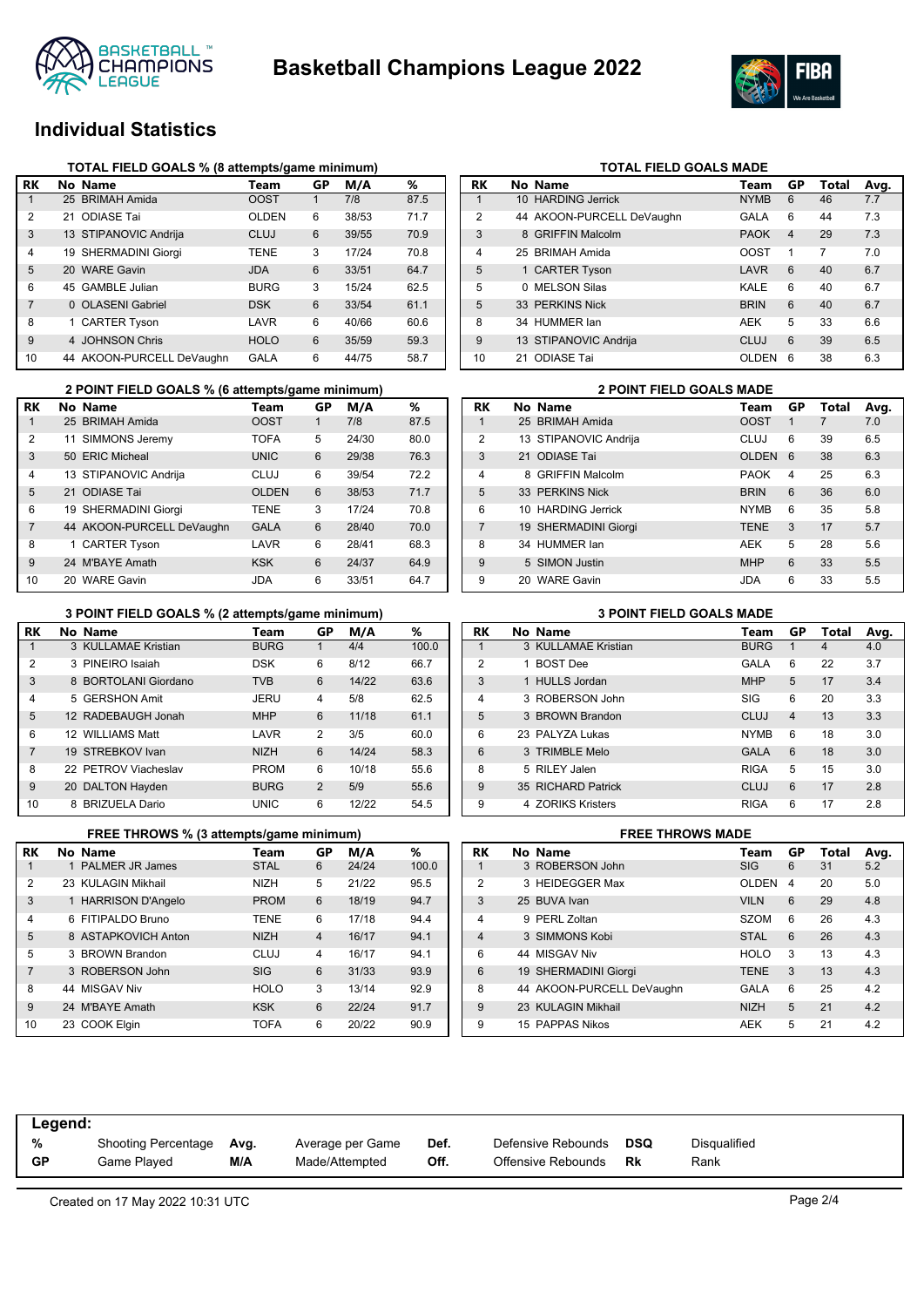



# **Individual Statistics**

|                | <b>TOTAL FIELD GOAL ATTEMPTS</b> |                     |              |                |       |      |  |  |  |  |
|----------------|----------------------------------|---------------------|--------------|----------------|-------|------|--|--|--|--|
| <b>RK</b>      |                                  | No Name             | Team         | GP             | Total | Avg. |  |  |  |  |
|                |                                  | 10 HARDING Jerrick  | <b>NYMB</b>  | 6              | 112   | 18.7 |  |  |  |  |
| 2              |                                  | 8 GRIFFIN Malcolm   | <b>PAOK</b>  | 4              | 68    | 17.0 |  |  |  |  |
| 3              |                                  | 4 ADAMS Jalen       | <b>JERU</b>  | 5              | 72    | 14.4 |  |  |  |  |
| $\overline{4}$ |                                  | 13 JFLOVAC Stevan   | AEK          | 2              | 28    | 14.0 |  |  |  |  |
| 5              |                                  | 50 COLSON Bonzie    | <b>KSK</b>   | 6              | 81    | 13.5 |  |  |  |  |
| 5              |                                  | 5 SIMON Justin      | <b>MHP</b>   | 6              | 81    | 13.5 |  |  |  |  |
| 7              |                                  | 3 HEIDEGGER Max     | <b>OLDEN</b> | $\overline{4}$ | 54    | 13.5 |  |  |  |  |
| 8              | <sup>n</sup>                     | <b>BONE</b> Jordan  | <b>BESIK</b> | 3              | 40    | 13.3 |  |  |  |  |
| 9              |                                  | 33 PERKINS Nick     | <b>BRIN</b>  | 6              | 79    | 13.2 |  |  |  |  |
| 10             | 0                                | <b>MELSON Silas</b> | KALE         | 6              | 77    | 12.8 |  |  |  |  |

|                | <b>3 POINT FIELD GOAL ATTEMPTS</b> |                    |             |    |       |      |  |  |  |  |
|----------------|------------------------------------|--------------------|-------------|----|-------|------|--|--|--|--|
| RK             |                                    | No Name            | Team        | GP | Total | Avg. |  |  |  |  |
|                |                                    | 1 BOST Dee         | <b>GALA</b> | 6  | 60    | 10.0 |  |  |  |  |
| 2              |                                    | 35 RICHARD Patrick | CLUJ        | 6  | 46    | 7.7  |  |  |  |  |
| $\overline{2}$ |                                    | 3 ROBERSON John    | <b>SIG</b>  | 6  | 46    | 7.7  |  |  |  |  |
| 4              |                                    | 24 WALLER Antabia  | <b>IGOK</b> | 5  | 38    | 7.6  |  |  |  |  |
| 5              |                                    | 1 HULLS Jordan     | <b>MHP</b>  | 5  | 37    | 7.4  |  |  |  |  |
| 6              |                                    | 23 PALYZA Lukas    | <b>NYMB</b> | 6  | 44    | 7.3  |  |  |  |  |
| 6              |                                    | 3 TRIMBLE Melo     | <b>GALA</b> | 6  | 44    | 7.3  |  |  |  |  |
| 6              |                                    | 4 70RIKS Kristers  | <b>RIGA</b> | 6  | 44    | 7.3  |  |  |  |  |
| 9              |                                    | 33 DIMSA Tomas     | <b>TVB</b>  | 5  | 36    | 7.2  |  |  |  |  |
| 9              |                                    | 5 RILEY Jalen      | <b>RIGA</b> | 5  | 36    | 7.2  |  |  |  |  |

### **PERSONAL FOULS**

| RK | No Name                  | Team        | GP             | Total          | Avg. |
|----|--------------------------|-------------|----------------|----------------|------|
| 1  | 4 JOHNSON Chris          | <b>HOLO</b> | 6              | 24             | 4.0  |
| 1  | 9 TREIER Kaspar          | SASS        | 6              | 24             | 4.0  |
| 3  | 9 ERDEN Semih            | <b>KSK</b>  | 3              | 12             | 4.0  |
| 3  | 44 MISGAV Niv            | <b>HOLO</b> | 3              | 12             | 4.0  |
| 5  | 91 JOSEPH Georgi         | <b>SIG</b>  | $\mathbf{1}$   | $\overline{4}$ | 4.0  |
| 6  | 18 ÖZDEMIROGLU Doqus     | <b>DSK</b>  | 6              | 23             | 3.8  |
| 7  | 22 GENTILE Stefano       | <b>SASS</b> | $\overline{4}$ | 15             | 3.8  |
| 7  | 0 HAMMONDS Rayshaun      | <b>RIGA</b> | 4              | 15             | 3.8  |
| 9  | 30 GILLET Pierre-Antoine | <b>OOST</b> | 6              | 22             | 3.7  |
| 9  | 33 PERKINS Nick          | <b>BRIN</b> | 6              | 22             | 3.7  |

| RK             | No Name                          | Team        | GP | Total          | Avg. |
|----------------|----------------------------------|-------------|----|----------------|------|
| 1              | 7 RADZEVICIUS Gytis              | <b>VILN</b> | 6  | 3              | 0.5  |
| 2              | 0 ZACK Steve                     | <b>HOLO</b> | 2  | 1              | 0.5  |
| 3              | 21 BAKO Ismael                   | <b>MANR</b> | 5  | $\mathcal{P}$  | 0.4  |
| 3              | 24 JONES Marvin                  | <b>PAOK</b> | 5  | 2              | 0.4  |
| 3              | 17 KENNEDY D.J.                  | <b>PROM</b> | 5  | $\mathcal{P}$  | 0.4  |
| 3              | 23 STEPHENS De'Shawn             | <b>IGOK</b> | 5  | 2              | 0.4  |
| 7              | <b>14 KAKLAMANAKIS Dimitrios</b> | LAVR        | 6  | $\mathcal{P}$  | 0.3  |
| 7              | 6 KELLER Akos                    | <b>SZOM</b> | 6  | 2              | 0.3  |
| $\overline{7}$ | 1 KELLY Rashard                  | <b>JDA</b>  | 6  | $\mathfrak{p}$ | 0.3  |
| 10             | 33 JANKOVIC Vlado                | <b>PAOK</b> | 4  | 1              | 0.3  |

| RK             |    | No Name                          | Team        | GP | Total | Avg. |
|----------------|----|----------------------------------|-------------|----|-------|------|
| 1              |    | 8 GRIFFIN Malcolm                | <b>PAOK</b> | 4  | 52    | 13.0 |
| $\mathcal{P}$  |    | 10 HARDING Jerrick               | <b>NYMB</b> | 6  | 74    | 12.3 |
| 3              |    | 5 SIMON Justin                   | <b>MHP</b>  | 6  | 67    | 11.2 |
| $\overline{4}$ |    | 3 NDOUR Maurice                  | <b>VILN</b> | 4  | 43    | 10.8 |
| 5              |    | 33 PERKINS Nick                  | <b>BRIN</b> | 6  | 63    | 10.5 |
| 6              |    | 3 GAMBLE Julian                  | <b>TENE</b> | 3  | 30    | 10.0 |
| 7              |    | 12 MORIN Yannis                  | <b>SIG</b>  | 5  | 49    | 9.8  |
| 8              |    | <b>14 KAKLAMANAKIS Dimitrios</b> | LAVR        | 6  | 58    | 9.7  |
| 8              | 9  | PERL Zoltan                      | <b>SZOM</b> | 6  | 58    | 9.7  |
| 10             | 50 | <b>COLSON Bonzie</b>             | <b>KSK</b>  | 6  | 56    | 9.3  |

**2 POINT FIELD GOAL ATTEMPTS**

#### **3 POINT FIELD GOAL ATTEMPTS FREE THROW ATTEMPTS**

| RK             | No Name               | Team        | GP | Total | Avg. |
|----------------|-----------------------|-------------|----|-------|------|
| 1              | 22 HOGUE Dustin       | <b>CLUJ</b> | 6  | 47    | 7.8  |
| $\overline{2}$ | 3 GAMBLE Julian       | <b>TENE</b> | 3  | 22    | 7.3  |
| 3              | 24 JONES Marvin       | <b>PAOK</b> | 5  | 31    | 6.2  |
| 3              | 32 OBASOHAN Retin     | JERU        | 5  | 31    | 6.2  |
| 5              | 15 PAPPAS Nikos       | <b>AEK</b>  | 5  | 29    | 5.8  |
| 6              | 3 HEIDEGGER Max       | OLDEN       | 4  | 23    | 5.8  |
| 7              | 25 BUVA Ivan          | <b>VILN</b> | 6  | 34    | 5.7  |
| 7              | 13 STIPANOVIC Andrija | CLUJ        | 6  | 34    | 5.7  |
| 9              | 3 ROBERSON John       | <b>SIG</b>  | 6  | 33    | 5.5  |
| 9              | 3 SIMMONS Kobi        | STAL        | 6  | 33    | 5.5  |

|                | <b>MINUTES PLAYED</b> |                      |              |    |         |      |  |  |
|----------------|-----------------------|----------------------|--------------|----|---------|------|--|--|
| RK             |                       | No Name              | Team         | GP | Total   | Avg. |  |  |
| 1              |                       | 55 SIPAHI Kenan      | <b>BESIK</b> | 1  | 0:36:02 | 36.0 |  |  |
| $\overline{2}$ |                       | 35 RICHARD Patrick   | <b>CLUJ</b>  | 6  | 3:32:49 | 35.5 |  |  |
| 3              |                       | 34 HUMMER lan        | <b>AEK</b>   | 5  | 2:51:20 | 34.3 |  |  |
| $\overline{4}$ |                       | 1 PALMER JR James    | <b>STAL</b>  | 6  | 3:25:22 | 34.2 |  |  |
| 5              |                       | 7 RADZEVICIUS Gytis  | <b>VILN</b>  | 6  | 3:25:05 | 34.2 |  |  |
| 6              | 1.                    | <b>LAWSON Dedric</b> | <b>BESIK</b> | 6  | 3:24:36 | 34.1 |  |  |
| $\overline{7}$ |                       | 11 BENKE Szilard     | <b>SZOM</b>  | 5  | 2:49:53 | 34.0 |  |  |
| 8              | 0                     | <b>BONE</b> Jordan   | <b>BESIK</b> | 3  | 1:41:06 | 33.7 |  |  |
| 9              |                       | 50 COLSON Bonzie     | <b>KSK</b>   | 6  | 3:19:29 | 33.2 |  |  |
| 10             |                       | 3 BROWN Brandon      | CLUJ         | 4  | 2:12:58 | 33.2 |  |  |

### **DOUBLE DOUBLES OFFENSIVE REBOUNDS**

| RK             | No Name              | Team        | GP | <b>Total</b> | Avg. |
|----------------|----------------------|-------------|----|--------------|------|
|                | 23 STEPHENS De'Shawn | <b>IGOK</b> | 5  | 22           | 4.4  |
| $\overline{2}$ | 22 ILIC Dalibor      | <b>IGOK</b> | 5  | 18           | 3.6  |
| 3              | 11 SIMMONS Jeremy    | <b>TOFA</b> | 5  | 17           | 3.4  |
| 4              | 7 RADZEVICIUS Gytis  | <b>VILN</b> | 6  | 20           | 3.3  |
| 5              | 29 TYUS Alex         | <b>KSK</b>  | 3  | 10           | 3.3  |
| 6              | 5 EVANS Sean         | <b>PROM</b> | 6  | 19           | 3.2  |
| 6              | 0 OLASENI Gabriel    | <b>DSK</b>  | 6  | 19           | 3.2  |
| 8              | 34 JONES Aaron       | <b>TVB</b>  | 6  | 18           | 3.0  |
| 9              | 6 SEGEV Itay         | <b>JERU</b> | 5  | 15           | 3.0  |
| 10             | 0 ZACK Steve         | <b>HOLO</b> | 2  | 6            | 3.0  |

| Legend:   |                     |      |                  |      |                    |     |              |
|-----------|---------------------|------|------------------|------|--------------------|-----|--------------|
| %         | Shooting Percentage | Avg. | Average per Game | Def. | Defensive Rebounds | DSQ | Disqualified |
| <b>GP</b> | Game Played         | M/A  | Made/Attempted   | Off. | Offensive Rebounds | Rk  | Rank         |